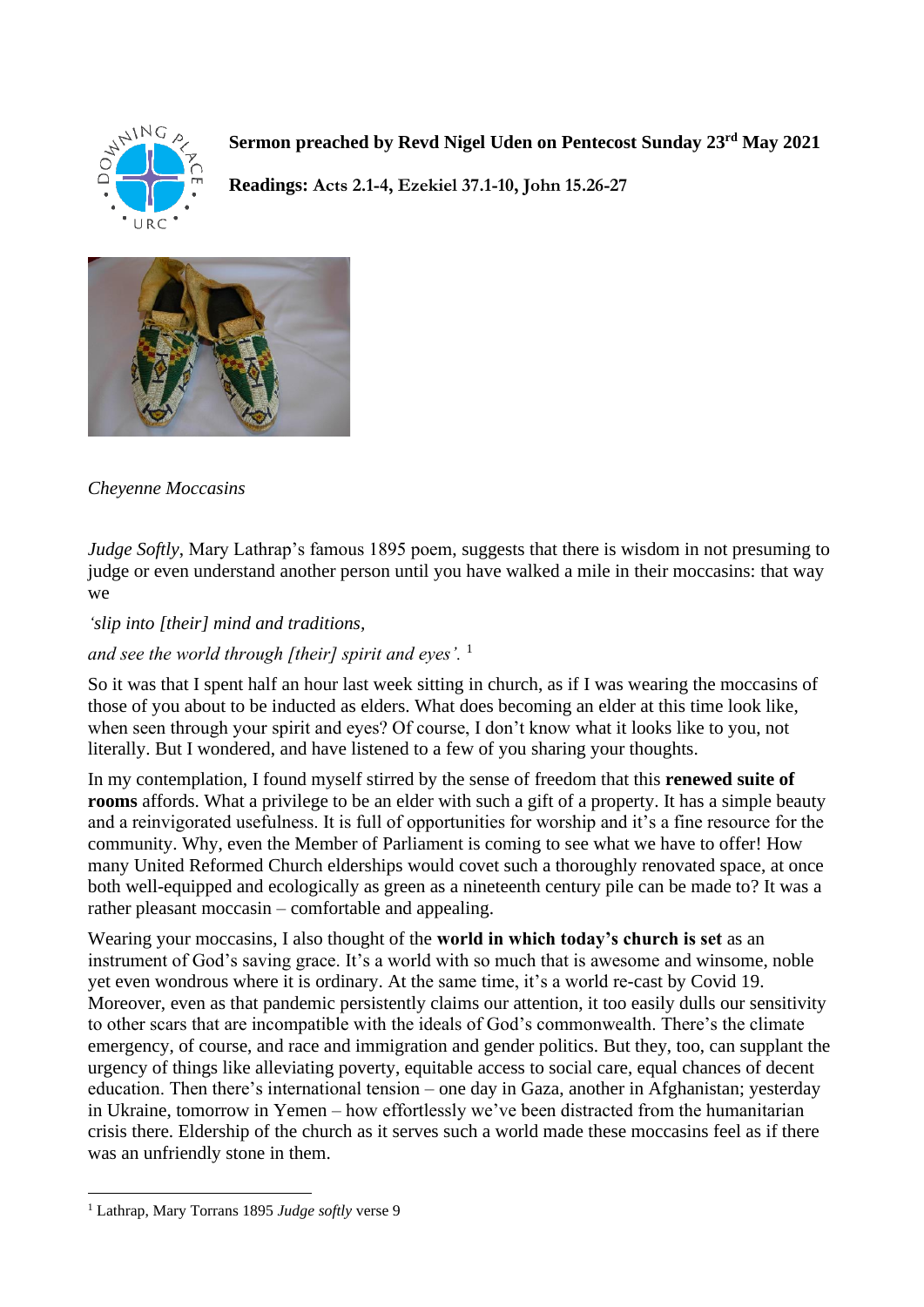Looking at the **church in Western Europe and North America** was sobering, too. Only those who don't *want* to see would deny the decline of church-going Christianity in these islands, together with the drained confidence that evangelical secularisation brings. As the ecclesiastical moccasins lose their comfortable fit – pinching here and too loose there - we find ourselves struggling to discern what the Church's new normal is going to be.

- What's never coming back that we must let go, however much we resist its demise?
- What do we need to do differently if we are to remain as connected to our era as were our forebears to theirs?
- And what new is wanting to emerge, if we give it space and permission to do so?

Will the moccasins ever slip on so effortlessly and comfortably again?

All that's an undeniable part of the backdrop against which we live out our eldership. It isn't the entirety of it – for sure, it's not.

- There's 'the glorious gospel of the blessed God', made known to us in the living and dying and rising of Jesus Christ;
- there's the light that no shadows can smother;
- there's the grace and truth that are revealed when the divine tent is pitched amongst us;
- there's Christ's dying and undying love from which nothing can separate us;
- and at the end, there's our anticipation of the perfect community brought in by the ultimate reign of God – foreshadowed both in the community of the Trinity, and every time we come to this table where, though we are many we are one body because we all partake of the one loaf.

All that, too, is part of the backdrop of our eldership. But nonetheless, the state of the world and of the church can cast a suffocating pall of greyness over us. Maybe the valley of dry bones is just a mite too close to home as an image right now. Is that about ancient history, or might it just be a cartoon of our current experience? And when such thoughts crowd in upon us, that's when eldership can feel a big ask. Maybe some of us gulp. 'Help! Me?', we murmur – perhaps to ourselves because we don't others to hear, but murmur it we do.

So let's pause and slowly, deeply inhale. If we do that on this Feast of Pentecost, we inhale the Holy Spirit – that re-invigorating force which in Ezekiel's vision, put sinew and flesh and skin upon the dry bones, and then even breath, until they lived and stood again. It's quite an image for you and me today, as we're inducted to a term as elders, or promise to support them.

George Herbert's poem, *Easter* is rather different from Mrs Lathrap's musings on moccasins. Aware that the extraordinary events of Easter require his extraordinary response, the seventeenthcentury, Welsh-born metaphysical poet, seems to be commanding himself to 'Rise, heart', 'Awake', 'let thy blessed Spirit bear a part'. It's as if he is resolved to put all his trust in the Easter message:

*'can there be any day but this,* 

## *though many sunnes to shine endeavour?'*

Confident of the risen Christ, who's 'up by break of day', Herbert welcomes the Spirit and invites it to 'make up our defects'. At ordination to eldership might that be what we are inviting the Spirit to do? Yes, we are offering what we have and are, but the moccasins are making us so aware of what we don't have and aren't. Indeed, that's one way of defining a Christian – it's someone who knows their need of God to make them complete and whole. All the more so a minister or an elder. We are not offering ourselves to God, nor to Downing Place Church, because we are morally perfect, nor because we have every skill or talent required. What we're offering is our availability, for God to